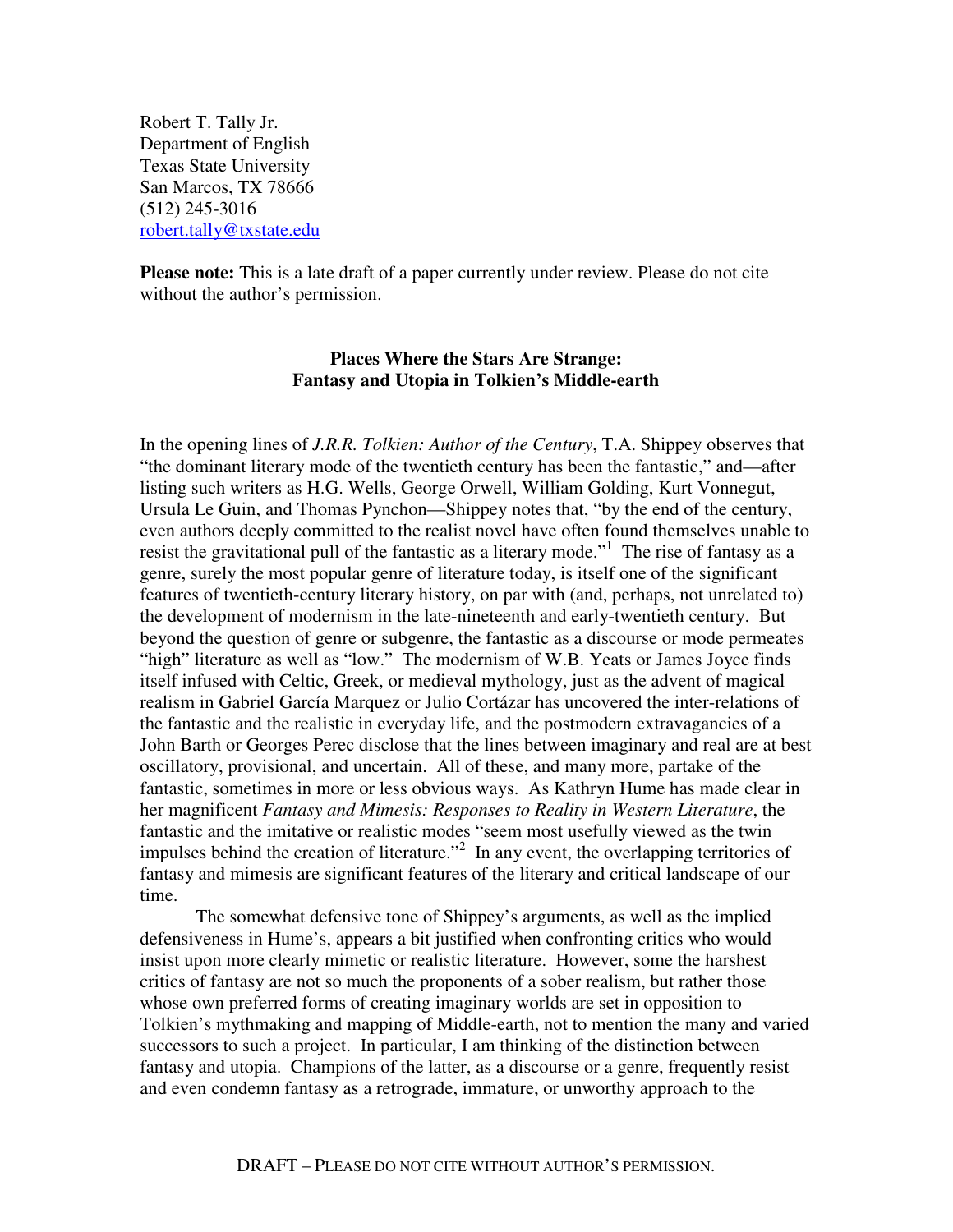otherworldly. Utopia, which had appeared to be a quintessentially modern genre and discourse, has reasserted itself in recent decades. I myself have argued for the persistence of utopia in postmodernity, and I find that the utopian impulse may have found its moment in the era of globalization.<sup>3</sup> But I dispute the notion that fantasy and utopia are incompatible or opposed, a notion that permeates the discussions of these ostensibly related discourses. Most often the fault-line between fantasy and utopia is revealed to be political. In this essay, I wish to examine the utopian critique of fantasy, specifically with regard to Tolkien's imaginary world (or "Other-world"),<sup>4</sup> and I want to take up the challenge of our age's greatest utopian critic, Fredric Jameson, who has provided perhaps the most authoritative critical voice in distinguishing utopia from fantasy. I argue that the world of Middle-earth is not so clear cut as some anti-fantasy critics would have it, and that Jameson's own critique (which appears in the context of his analysis of science fiction as the genre most suited to the utopian impulse) mistakes its subject and thereby overlooks the utopian function and potential of fantasy.

 In their imaginative visions of alternative social, cultural, or historical formations, fantasy and utopia share generic aims and effects, but they are frequently set in opposition, often on political grounds. For example, in his landmark treatise on utopian discourse, *Archaeologies of the Future*, Jameson speaks of a "great schism" between fantasy and science fiction. Here Jameson follows Darko Suvin in seeing utopia as a "socio-economic subset of science fiction."<sup>5</sup> In Jameson's view, fantasy is thought to be anti-utopian in the sense that it is escapist or that it withdraws from the "real world," rather than projecting meaningful alternatives to our present "real world" problems as utopia, or even dystopia, is supposed to do. Jameson is not alone in treating fantasy as an escapist, indeed reactionary, genre: a genre that presents a lost world of magic, a world of clear-cut morality, a world that is preferable to our own, but also unavailable to us except as "fantasy." Indeed, Jameson's discussion of this great schism is largely meant to define utopia in such a way that it can no longer be tainted by fantasy ("We must lay this misunderstanding to rest . . .").<sup>6</sup> In Jameson's analysis, utopia offers the possibility of imagining a radical alternative to the present order, rather than a distant otherworldly realm which has no bearing on the actually existing conditions of our lives, or worse, which tacitly supports the status quo. For Jameson, severing utopian discourse from the follies of fantasy is a crucial step in establishing the necessity of utopianism for the project of comprehending our present, world-historical condition. Of course, one might declare that this difference in view is largely unremarkable, as Tolkien's many supporters are in no way threatened by the critique of one or more literary theorists. Nevertheless, Jameson is perhaps the most significant utopian thinker of our time, and I do think it is important to address his objections to fantasy as a genre or a discursive practice. As I will discuss further below, I question whether Tolkienesque fantasy really is antithetical to the utopian project, and I find that the fantastic offers productive areas for literary and political criticism of the world as we experience it in the here and now. Indeed, by looking at Tolkien's Middle-earth, perhaps the archetypal and paradigmatic fantasy world, I intend to show that even Tolkien's fantasy operates with a utopian and critical force to mobilize its readers' engagement with this world ... and its possible alternatives.

 Following Jameson's analysis of the great schism between science fiction and fantasy in *Archaeologies of the Future*, I will focus on three elements that are thought to distinguish the genres (or, as I prefer to consider them, the discursive practices or modes)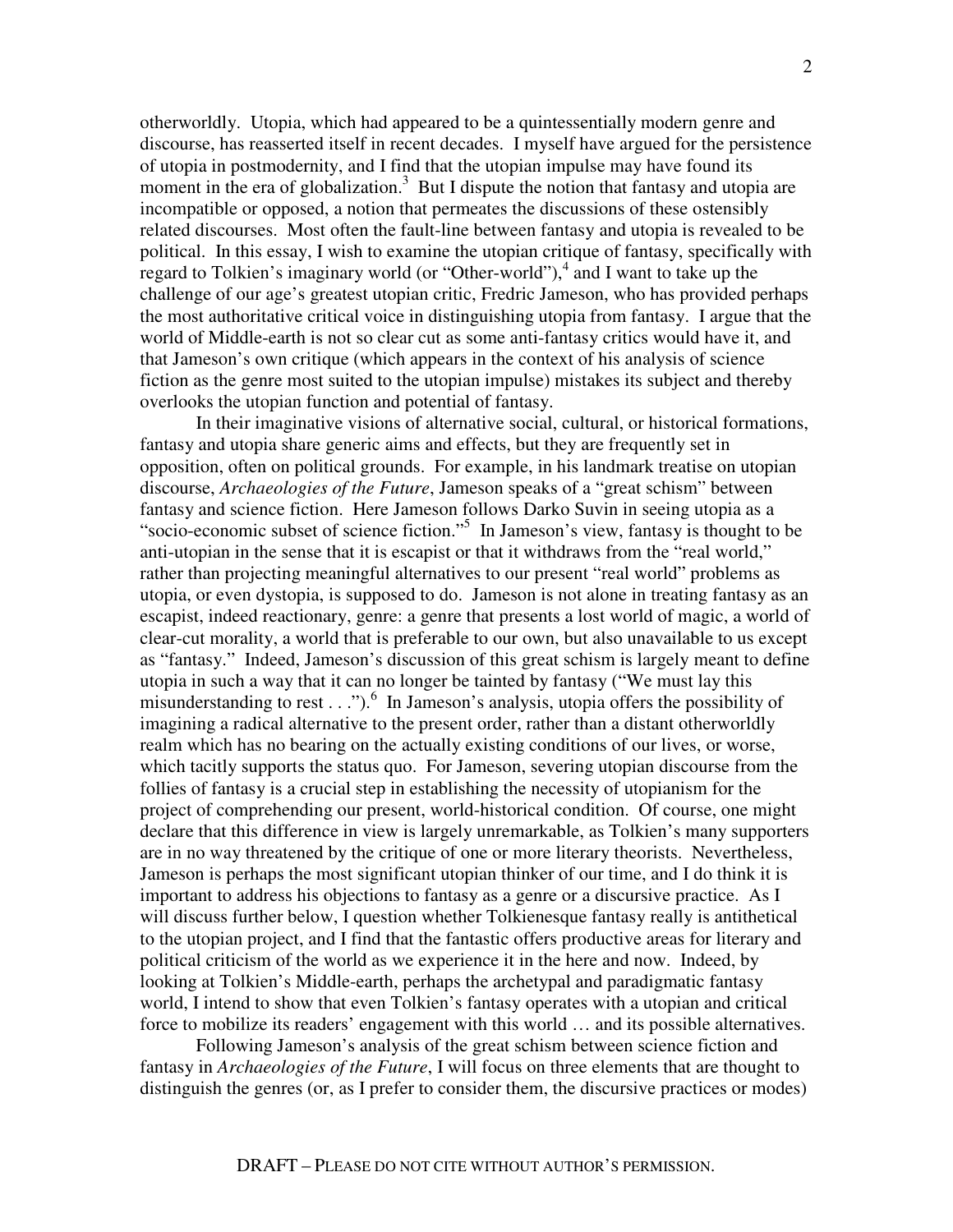of fantasy or utopia. The first and most general is the *fantasy world*. In fantasy, so the anti-fantasy argument goes, this world is unrelated to and incommensurable with our own "real world." One might also characterize this fault line as that between *escape* and *extrapolation*, insofar as fantasy is viewed as a mode of escaping from the "real world" in which we live—in fairness, Tolkien himself comes to the defense of the "escapist" impulse<sup>7</sup>—whereas utopia or science fiction attempts to extend various aspects of our "real world" to their logical conclusions. The second element is the prevalence of *magic*, especially as distinguished from technology, in fantasy. Fantasy is thus understood as invoking an irrational, metaphysical, or non-cognitive substitute for science that "magically" avoids the material or logistical problems within the fantasy world. From this perspective, the technological or mechanical details of utopian or science-fictional schemes is preferable, since these aspects more closely relate to our own, again, "real world" experience. The third element is the perceived predominance of *ethics* or an ethical system, especially understood as a stable *good-versus-evil* binarism, in fantasy. This is contrasted with the more nebulous morality (or amorality) of the science fictional world, or—to put it more pointedly—this distinction is show to that between ethics and politics, where the former insists upon a once-and-for-all judgement of what is or is not "good," and the other acknowledges the contested terrain upon which humans struggle to make a life worth living. In Jameson's view, for instance, Fantasy with a capital *F* ultimately suppresses or turns its back on the political sphere. Clearly, I believe that the political remains not only possible, but necessary and active, in the practice of fantasy, and that the utopia-versus-fantasy arguments are misplaced. $8$  Indeed, these three elements turn out to be red herrings, and that the utopian fantastic in Tolkien's Middleearth combines, but also troubles, these notions.

### **The World as It Appears under the Sun**

In Jameson's view, utopia in science fiction (as opposed to fantasy) offers the possibility of imagining a radical alternative to the present order, rather than a distant otherworldly realm that cannot affect the actually existing conditions of our lives. Jameson draws on Suvin's rather anti-fantasy arguments in his trailblazing study, the *Metamorphoses of Science Fiction*, and he imagines science fiction or utopia as a genre of "cognitive" estrangement."<sup>9</sup> For Suvin, fantasy is not "cognitive" but "metaphysical," employing myth or religion or magic in the place of rational thought. At a superficial level, Tolkien's "mythophilia" and his own religious beliefs lend themselves to Suvin's argument, but the reality of Tolkienian fantasy is more complex than the anti-fantastic utopians would have us believe.

 In truth, Tolkien's Middle-earth would seem an archetypical example of a fantastic realm, with its elves, orcs, trolls, wizards, and dragons. Furthermore, Tolkien's own distinction between fairy-stories and traveler's narratives might be viewed as confirmation of his distaste for traditional utopian literature. We recall that utopia often appears in the form of the travel narrative, and Thomas More's *Utopia* takes on the form of a second-hand reporting of a traveler's tale, as Raphael Hythlodaeus—his very name suggests that he is a "dispenser of nonsense"—encountered the island nation while taking part in one of Amerigo Vespucci's voyages. But Tolkien's commitment to the creation,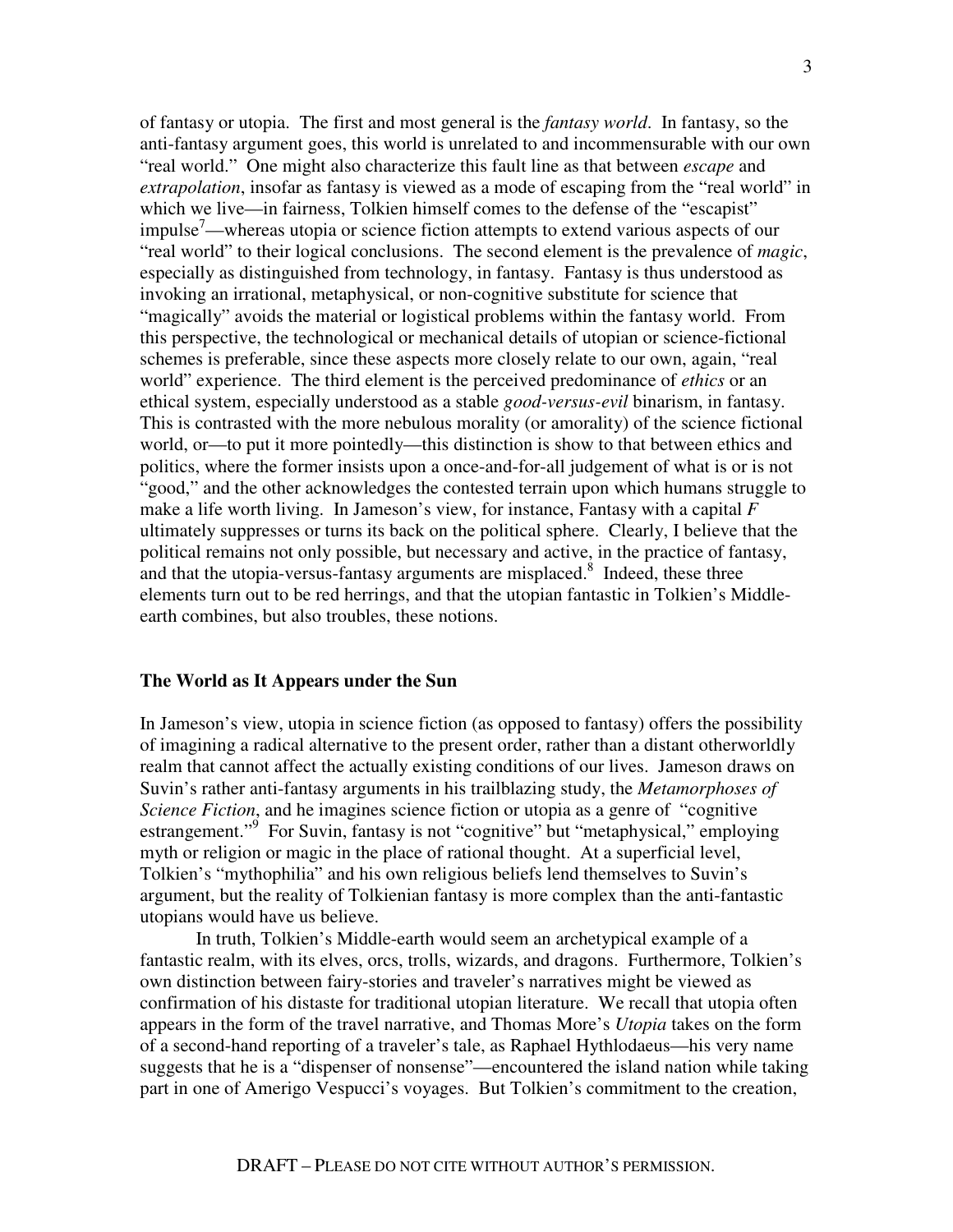or "sub-creation," of a world apart does not necessarily mean that Tolkien turns away from an engagement with the "real" world. The imaginary projection of an alternate reality combines the fantastic and the utopian in Middle-earth, where the integrated or closed *Lebenstotalität* (as Georg Lukács refers to the world of the epic)<sup>10</sup> figures forth a kind of truth not seen in more crudely allegorical narratives. As Tolkien himself notes, "creative Fantasy is founded upon the hard recognition that things are so in the world as it appears under the sun; on a recognition of fact, but not a slavery to it."<sup>11</sup>

 The view of the fantasy world as wholly *unrelated* to our own underlies a key objection to the genre, especially on the part of more politically minded critics. That is, so the story goes, where science fiction offers images of an alternative reality through cognitive estrangement, its world is still an extrapolation of our world. To cite the most familiar version of this, the science-fictional world is a look into our future, where certain contemporary problems (like poverty, nuclear weapons, overpopulation, and so forth) are extended to what seems their logical consequences. So, for instance, in a world of growing and rampant overpopulation and consequent food shortages or famines, of course we would find that "Soylent Green is made out of people!" (as immortalized by Charleton Heston *cri-de-coeur* in that film's final scene). The counter-argument from fantasy's detractors states that fantasy either creates a wholly unreal, Never-Never-Land completely unconnected to the world in which we live, or that fantasy creates a simplistic and romantic vision of our *past* that is somehow preferable to our present condition. In both cases, the political message is deemed inappropriate to effecting real social change in the here-and-now. That is, the unreal world is merely an escape into utter "fantasy," the impossible; or, perhaps worse, the idealization of the past becomes a reactionary *nostalgia*. For example, this is a large part of Michael Moorcock's critique of Tolkien (and more so, of Tolkien's epigones): "Since the beginnings of the Industrial Revolution, at least, people have been yearning for an ideal rural world they believe to have vanished—yearning for a mythical state of innocence […]. This refusal to face or derive any pleasure from the realities of urban industrial life, this longing to possess, again, the infant's eye view of the countryside, is a fundamental theme in popular English literature."<sup>12</sup>

 In Tolkien's Middle-earth, there are certainly elements of both "escapism" and nostalgia. Tolkien does dispute the assumption that "escape" is a bad thing, as when he argues that the "misusers" of the word have confused "the Escape of the Prisoner with the Flight of the Deserter": "Why should a man be scorned, if, finding himself in prison, he tries to get out and go home? Or if, when he cannot do so, he thinks and talks about other topics than jailers and prison-walls? The world outside has not become less real because the prisoner cannot see it."<sup>13</sup> Middle-earth is not *our* world, or even our *past* world. Yet the otherworldly domain, while independent of our "real" world, is not altogether incommensurable with ours. As Tolkien notes in "On Fairy-Stories," fairy tales are not so much stories about "fairies or elves" but about the Perilous Realm itself: "*Faërie* contains many things besides elves and fays, and besides dwarfs, witches, trolls, giants, or dragons: it holds the seas, the sun, the moon, the sky; and the earth, and all things that are in it: tree and bird, water and stone, wine and bread, and ourselves, mortal men, when we are enchanted."<sup>14</sup> This world is clearly not *our* world, but it is not entirely an escape from our world either. The place where we exist (when enchanted) is also a vision of our world that, like the classical utopias and even more like the speculative fiction of modern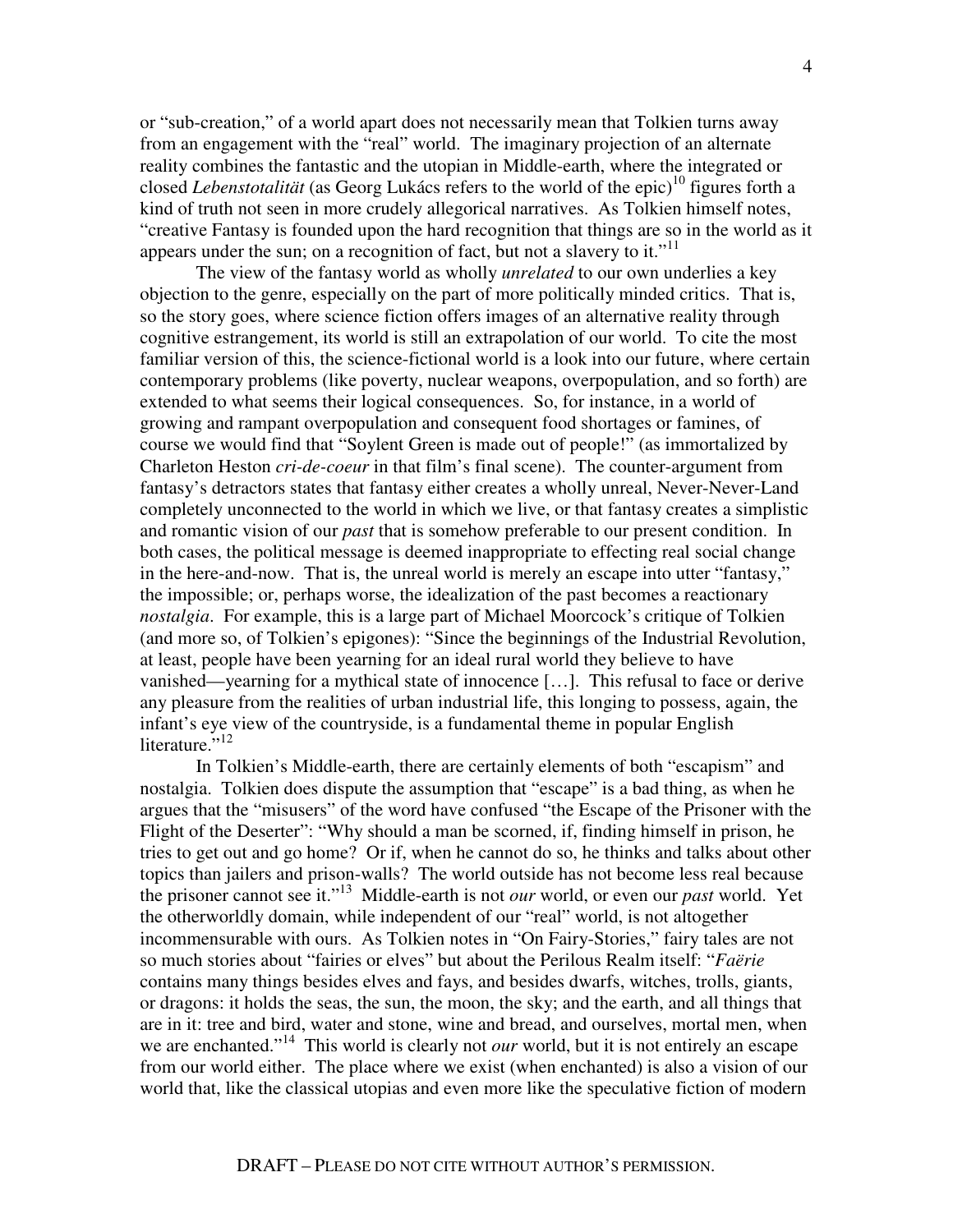utopian literature, encourages us to *imagine* alternatives to our own condition, while actively exploring what might be called "real-world" problems through this imaginative activity of fantasy.

 The title of my essay obliquely refers to the overall point about *fantasy worlds*, as I believe Tolkien's view of Middle-earth as a world very much like, but not crudely homologous to, our own is figured forth in the idea of "places where the stars are strange." As fans and scholars of *The Lord of the Rings* will recognize, the phrase comes from Aragorn's speech during the Council of Elrond, in which he mildly rebukes Boromir (who had complained of his long journey) by noting just how far and wide he himself had traveled over the years. Indeed, if one regards the map while reading this passage, one can tell that Aragorn had sojourned to its outer limits. As Aragorn puts it: "I have had a hard life and a long; and the leagues that lie between here and Gondor are a small part in the count of my journeys. I have crossed many mountains and many rivers, and trodden many plains, even into the far countries of Rhûn and Harad where the stars are strange."<sup>15</sup> As beautiful or poetic as this image of lands "where the stars are strange" is, Aragorn's comment might be reasonably viewed as stating a mere matter of fact: to wit, that he had travelled to regions which we can understand to lie south of the equator, where he could perhaps view Cetus, the Southern Cross, and other constellations not always visible in the Northern Hemisphere. And this is partly my point. Although we ought never simply graft Tolkien's Middle-earth onto a map of "our" world,<sup>16</sup> Tolkien is nevertheless still speaking *of* our world, albeit figuratively and in such a way as to maintain the internal coherence and "totality" of his own imaginary world. Aragorn's journeys take place in a fantasy world, but as readers of this fantasy, we still "know" it to be akin to our own, at least as much so as the worlds of utopian or science-fiction literature.<sup>17</sup>

 This is not at all to say that the fantasy world of Middle-earth *is* our real world. Tolkien plainly states that the fantasy world is an "Other-world," and that "Fantasy" itself is "the making or glimpsing of Other-worlds."<sup>18</sup> And, although Suvin quotes this as a sign of Tolkien's escapism, Tolkien's view that "Fairy-stories were plainly not primarily concerned with possibility, but with desirability" is actually closer to Jameson's idea of "the desire called Utopia" than we typically imagine.<sup>19</sup> In any event, Tolkien's youthful desire *to know* a world of magic, dragons, and what not seems to me quite similar to the desire for a world of spaceships and time-travel. (Indeed, Jameson has suggested that the dragon is fantasy's equivalent or analogue of science-fiction's spaceship.) $^{20}$  It really seems that the *enchantment* of such worlds, rather than the otherworldliness of them, is what really disturbs certain utopians. But, as Tolkien indicates in several places, the very idea of "magic"—so intimately tied to the "sword-and-sorcery" form of fantasy that he helped to launch—is much closer to machinery, technology, and science than is generally supposed.

## **Reflections on Magic**

In his well known letter to Milton Waldman, which was reprinted as a preface to *The Silmarillion*, Tolkien essentially identifies what is called "Magic" with what he calls "the Machine." In Tolkien's view, both have the same function, both are means to the same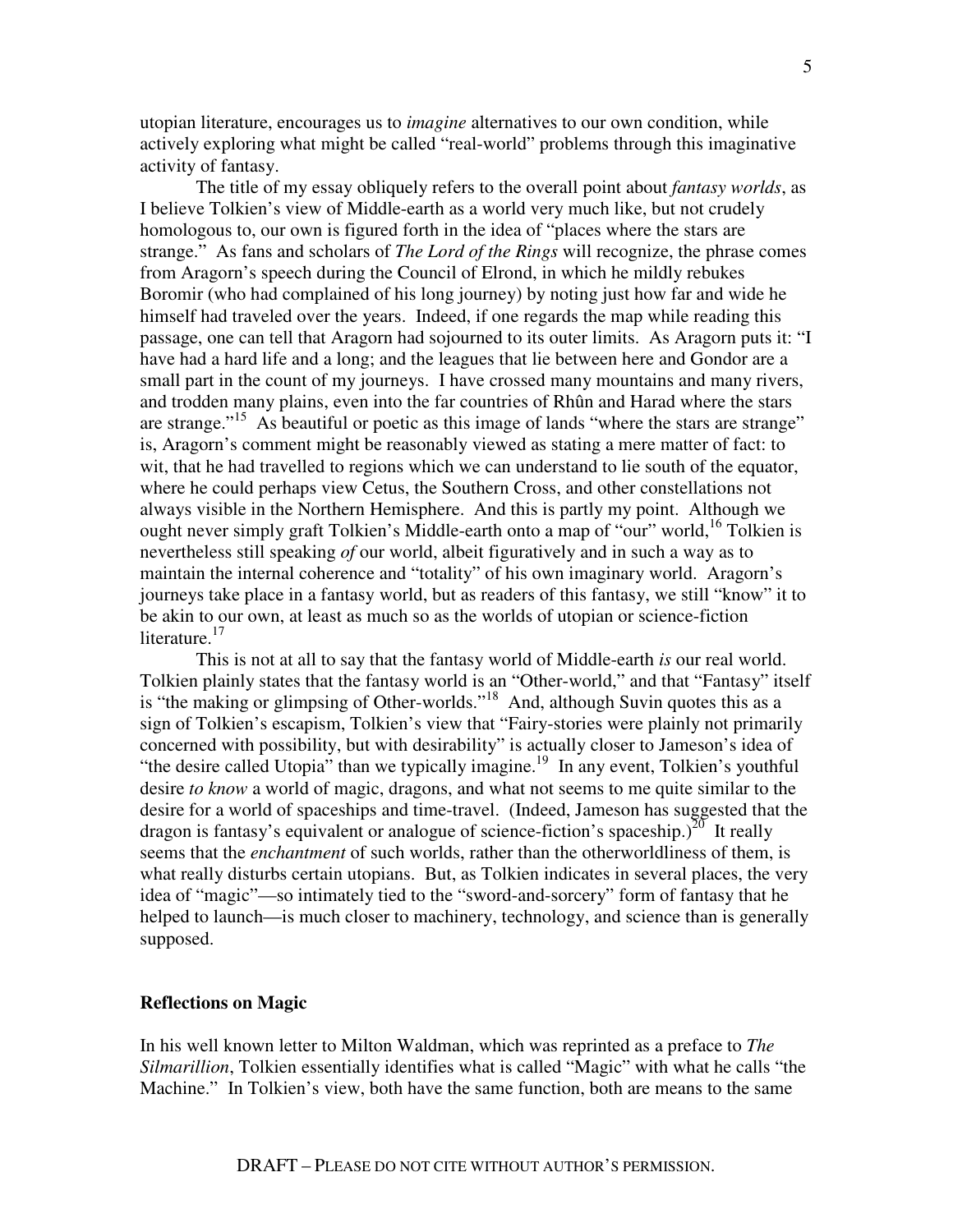end, both are catalysts "for making the will more quickly effective."<sup>21</sup> Or, to put it more accurately, "magic" and "the machine" are really two names for the same thing. As Tolkien puts it, in using the term "the Machine (or Magic)," "I intend all use of external plans or devices (apparatus) instead of the development of the inherent inner powers or talents—or even the use of these talents with the corrupted motive of dominating: bulldozing the real world, or coercing other wills. The Machine is our more obvious modern form though more closely related to Magic than is usually recognized."<sup>22</sup>

 Interestingly enough, for a corpus that so influenced the sword-and-sorcery subgenre, Tolkien's writings include very little actual magic. Magic would seem to be the particular province of wizards, but even the named wizards in Tolkien's world but rarely perform magical acts. In *The Hobbit*, Gandalf—who is, of course, known to hobbits for his impressive fireworks displays—uses a sort of weaponized fireworks on goblins and wolves (the pine-cones ignited with magical fire and tossed from the treetops suggest an early use of hand-grenades and incendiary bombs). In *The Lord of the Rings*, Gandalf utters spells (famously in contesting with the Balrog in Moria, who apparently utters some curses of his own), and continues to wield fire, but in both works Gandalf is perhaps handier with the sword than with the wand or spell. Contrasted with his many epigones, such as Albus Dumbledore, Gandalf scarcely does magic at all. (But for another kind of "magic," to which I will return shortly.)

 Let us look at one example of magic in *The Lord of the Rings*: the Mirror of Galadriel. It is a memorable scene, and, by virtue of its framing, it may operate as a meditation on the nature of "magic" itself. We recall that the scene begins with Sam and Frodo remarking upon the omnipresence of "Elf-magic" in Lothlórien. "You can see and feel it everywhere," says Frodo, but Sam notes that, unlike Gandalf with his showy fireworks displays, "you can't see nobody working it. […] I'd dearly love to see some Elf-magic, Mr. Frodo!"<sup>23</sup> Galadriel uses just this term to entice Sam to look in the mirror, although she mildly rebukes the hobbits for confusing "Elf-magic" with "the deceits of the Enemy": "this is what your folk would call magic, I believe; though I do not understand clearly what they mean; they seem to use the same word of the deceits of the Enemy. But this, if you will, is the magic of Galadriel. Did you not say that you wished to see Elf-magic?" Yet Galadriel has already indicated the ambiguousness of this particular magic, noting that she is able to "command the Mirror" to reveal many things, often showing "to some what they desire to see." But it is more "profitable" to allow the Mirror to show what it will, even though—whether visions of the past, present, or future—"even the wisest cannot always tell."<sup>24</sup>

 This is clearly a dangerous bit of magic, as Galadriel specifically notes when Sam becomes agitated and alarmed at the Mirror's vision. "Remember that the Mirror shows many things, and not all have yet come to pass. Some never come to be, unless those that behold the visions turn aside from their path to prevent them. The Mirror is dangerous as a guide to deeds."<sup>25</sup> Most famously, after Frodo has seen his own perplexing visions in the Mirror, he offers the One Ring to Galadriel, who—like, but even more so than Gandalf earlier in the Shire—admits that she is sorely tempted, but then passes the test. The wielder of this Elf-magic has survived the "deceits of the Enemy." Hence, the Hobbits were not entirely wrong to characterize Elf-magic and the magic of Sauron with the same word. Much of Galadriel's own magical actions involve forms of potential deceit, as the ambiguities of the Mirror suggest. Before she passes her own test, she quite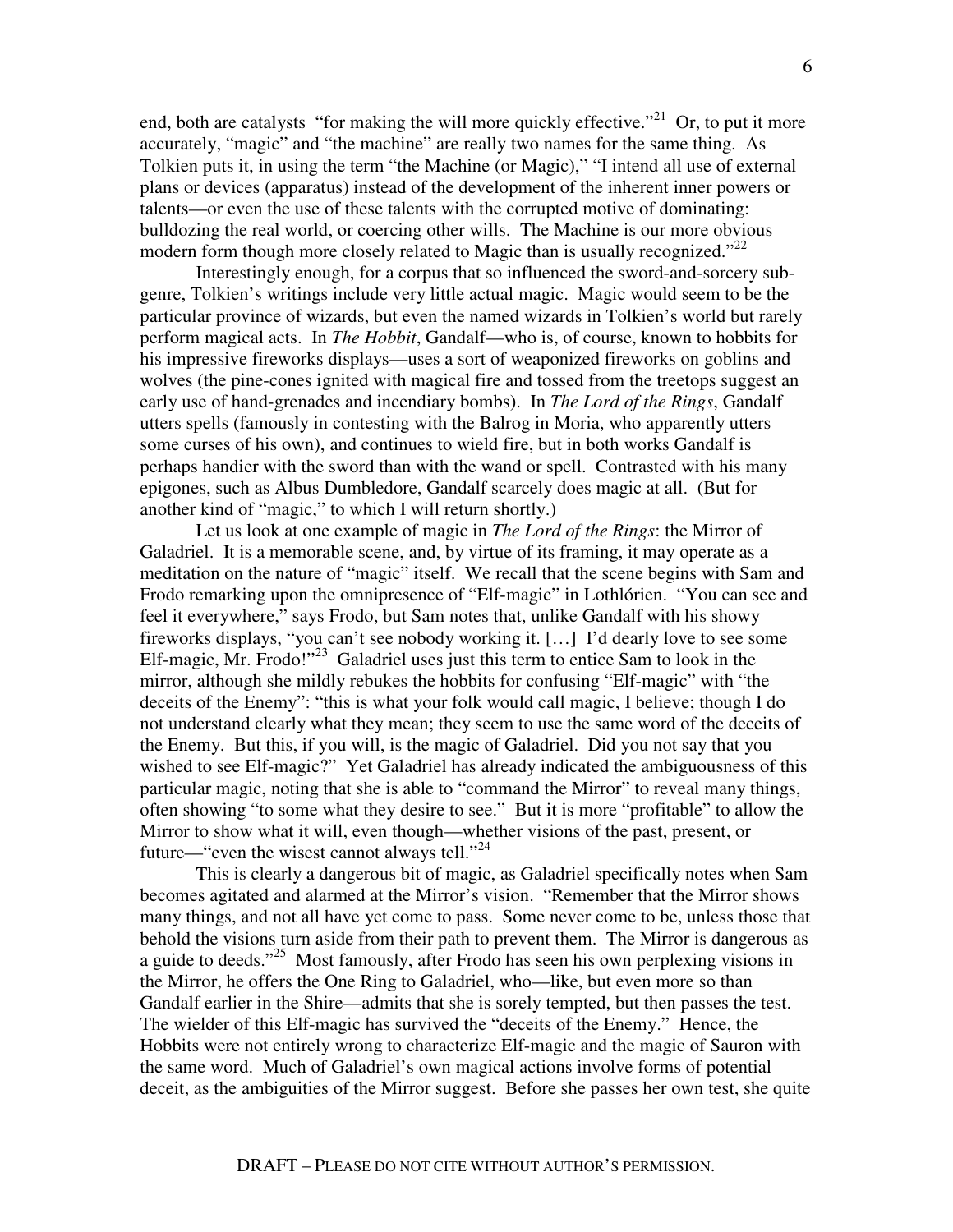pointedly tests the members of the fellowship, causing them to see "visions" (whether "deceitful" or not is another question), visions that cause particular pain to Boromir and to Frodo. Indeed, the mirror itself—not Galadriel's magic mirror but our own everyday one—is perhaps an apt figure for the ambiguities of magic in Tolkien's Middle-earth, as it presents a false image (i.e., a reflection of the "real world") that may be useful or not; it may be an accurate representation of the look of things or it may be a distortion. Certainly the mirrors can be used to trick the eye just as easily as to satisfy it. The scene in which the hobbits encounter "Elf-magic" in the Mirror of Galadriel reveals a deep ambiguity about magic in Tolkien's world, and this ambiguous stance is not really much different from the concerns over technology in the worlds of science fiction.

 Although Tolkien wishes to distinguish the so-called "magic" of the elves from the magic or machinery of others, this distinction does not really hold. As we have just seen, the Mirror of Galadriel is a not wholly reliable or salutary form of magic, but this is not atypical. Other examples in *The Lord of the Rings* include the *palantíri*, whose manifest usefulness is revealed to cause far greater dangers to those who (like Saruman or Denethor) who employ them, and of course the *rings* themselves, which ultimately are shown to cause harm (even the "Three Rings for the Elven-kings," as Galadriel notes sadly). While Tom Bombadil and the elves use a type of homeopathic or nature-based "magic" (speaking to trees, for example, or commanding the river to flood), the agents of evil, as they are imagined, use a more artificial or technological form, as with the One Ring or even bombs (such as Saruman contrives for blowing a hole in Helm's Deep). But again, for all of the magical power of the white wizard and the "Necromancer" Sauron, very little actual magic is wielded. Indeed, for the most part (as Tolkien's letter to Waldman had indicated), the real force of this "black" magic lies in its influence or domination over other wills; that is, to impose one's will upon orcs, trolls, and corruptible men. However, in a more positive sense, this is also the power wielded by a Gandalf or a Galadriel, although we would prefer to think of theirs as the power of inspiration kindling men's hearts—rather than domination . . . the results, however, are similar. Indeed, once it is known that Gandalf himself is wearing "the Third Ring, Narya the Great," it becomes apparent that his real magical power is the ability to "rekindle hearts in a world that grows chill."<sup>26</sup> Like Galadriel (who does not claim to offer counsel, but who clearly offers some anyway), Gandalf's greatest magic is in motivating and guiding others, a more beneficent—but not dissimilar—form of "making the will more quickly effective."

 The difference, for Tolkien, comes down to the intent of the magic user and the effect of the magic used, it seems. The fundamental issue is Art itself, which Tolkien characterizes as "sub-creation" (since, what Tolkien calls the "real primary world" of creation has only one Creator) and its relation to the "primary world." In a reflection on the natural desire for art, for sub-creation, Tolkien observes the origins of "the Machine (or Magic)," as he explains in the letter to Waldman.

This desire [to create Art] is at once wedded to a passionate love of the real primary world, and hence filled with the sense of mortality, and yet unsatisfied by it. It has various opportunities of "Fall." It may become possessive, clinging to the things made as "its own," the sub-creator wishes to be Lord and God of his private creation. He will rebel against the laws of the Creator—especially against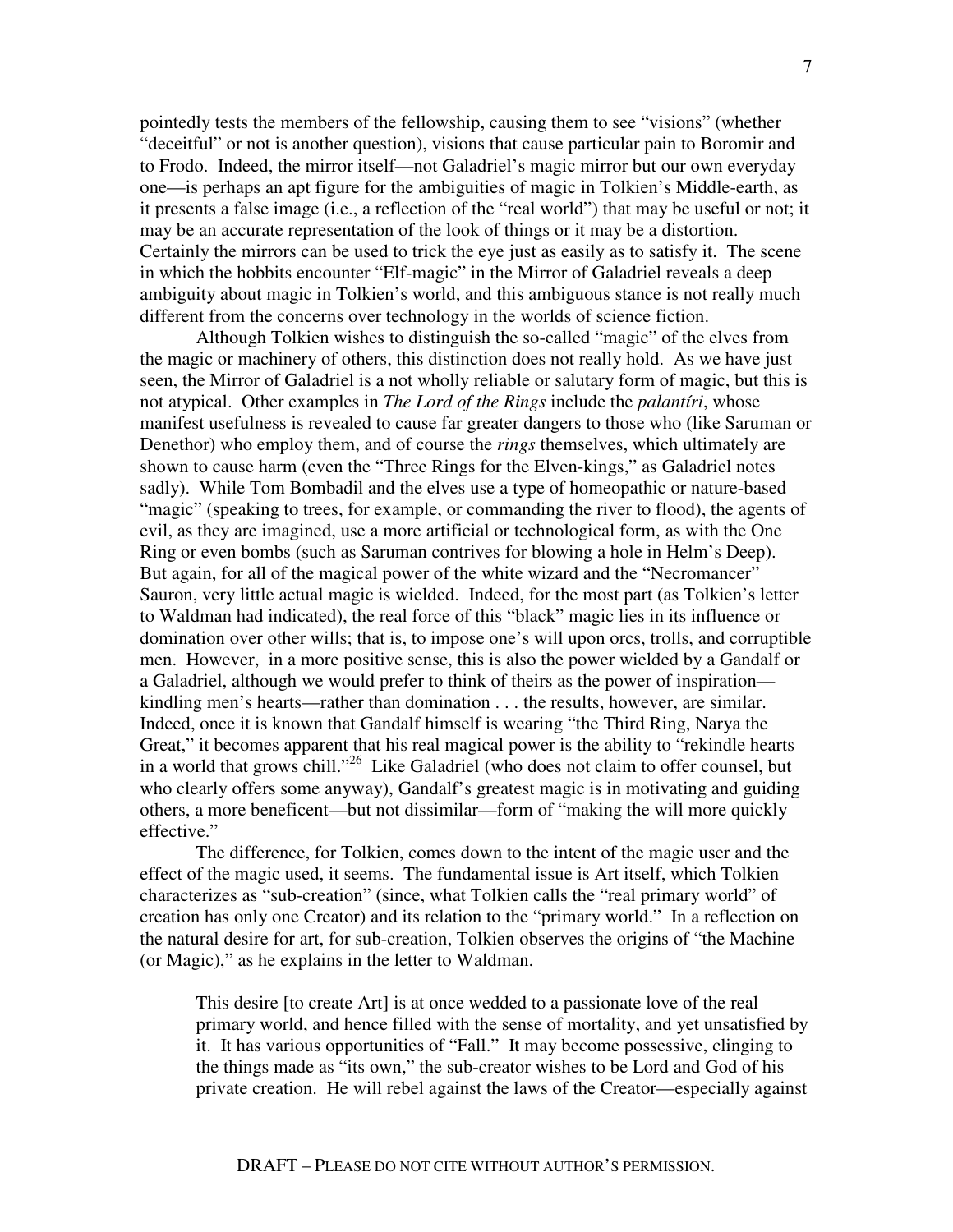mortality. Both of these (alone and together) will lead to a desire for Power, for making the will more quickly effective,—and so to the Machine (or Magic).<sup>27</sup>

Hence, art itself, when combined with the usual sin of pride, quickly leads to power and the use of "un-natural" devices. However, in attempting to distinguish the "good" magic of the elves from this baleful form, Tolkien avers that "its object is Art not Power, subcreation not domination and tyrannous re-forming of Creation." But, as the entire tragic history of *The Silmarillion* recounts, the problem is "that this whole frightful evil can and does arise from an apparently good root, the desire to benefit the world and others speedily and according to the benefactor's own plans—is a recurrent motive."<sup>28</sup>

 Thus magic, which is supposed to infuse the fantasy world, is really related to the broader question of ethics. In other words, the distinction between magic and technology dissolves in Tolkien's world—and, more generally, in fantasy at large—as they become names for the same thing: means of enhancing the aesthetic ability of the artist or subcreator. (Perhaps this is why so many would-be Saurons or Gandalfs appear as hybrids of the magician and the scientist, like Faust, Frankenstein, Ahab, and so on.) What counts, then, is not the mythological versus the cognitive estrangements in the world, but the *ethical* approach to being in the world. This is the seemingly inevitable problem of good versus evil.

#### **Fantasy Beyond Good and Evil**

The anti-fantasy arguments of those favoring science fiction or utopia frequently cite the simplistic ethical system that undergirds the fantastic realm. That is, to use Jameson's words here, one of the "structural characteristics of fantasy which contrast sharply with SF and which can serve as *differentiae specificae* for this genre" is "the organization of fantasy around the ethical binary of good and evil," in addition to "the fundamental role it assigns to magic."<sup>29</sup> Some of Tolkien's detractors cite this seemingly simplistic, goodversus-evil ethical code as a primary objection to the world of Middle-earth. It is not just that Tolkien seems to have adopted a strictly Manichean worldview, but his world also establishes once and forever just who is good (elves, for instance, or noble men and well bred hobbits) and who is evil (Sauron above all, but then the various monsters like orcs, trolls, dragons, and so on). From this ethics, a reactionary politics must inevitably emerge. For instance (in what I take to be a serious misreading, by the way), Moorcock objects that "*The Lord of the Rings* is a pernicious confirmation of the values of a morally bankrupt middle-class. [. . .] If the Shire is a suburban garden, Sauron and his henchmen are that old bourgeois bugaboo, the Mob—mindless football supporters throwing their beer-bottles over the fence—the worst aspects of modern urban society represented as the whole by a fearful, backward-yearning class for whom 'good taste' is synonymous with 'restraint' (pastel colours, murmured protest) and 'civilized' behaviour means 'conventional behaviour in all circumstances.'<sup>30</sup>

 This view of Tolkien's world cannot long withstand scrutiny, and any careful reading of Tolkien's texts reveals a far more nuanced ethical framework, whatever Tolkien's own personal religious or moral tenets. Shippey has quite rightly undercut Edwin Muir's notion that *The Lord of the Rings* contains a simplistic happy ending in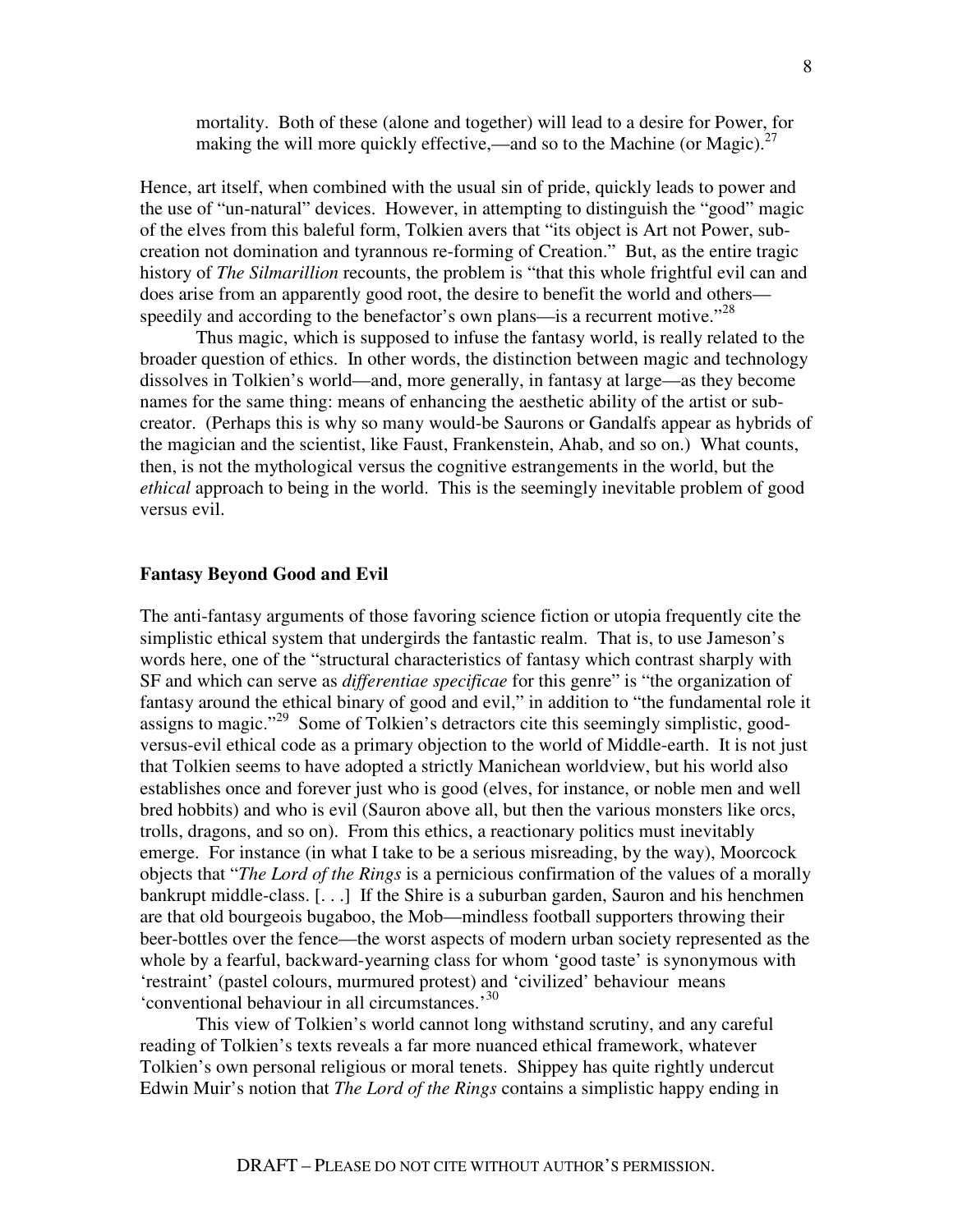which "The good boys, having fought a deadly battle, emerge at the end of it well, triumphant and happy, as boys would naturally expect to do." As any serious reader would recognize, the ending not nearly so simple: Frodo is literally and figuratively scarred for life (Shippey calls him a "burnt-out case"),<sup>31</sup> Théoden's prophetic words— "much that was fair and wonderful shall pass for ever out of Middle-earth"—come true,<sup>32</sup> Elrond's and Galadriel's powers wane, and so forth. Far from presenting a neat victory for good over evil, Tolkien introduces us to Galadriel's concept of the "long defeat." Indeed, as the magic of Galadriel's Mirror or of Denethor's *palantír* suggests, things are not so clear cut in Tolkien's world. Whatever Tolkien's own view on the matter, the ethical framework of his Middle-earth cannot be reduced to a good-versus-evil caricature.

 As I have pointed out in "Let Us Now Praise Famous Orcs," the representatives of "evil" in Tolkien's world are far more complex and ambiguous than generally supposed.<sup>33</sup> The problem of any inherent orcish evil troubled Tolkien, and he felt that their mere existence meant that they could not be beyond redemption. But then, this is the case with all "evil" beings in this world, right? Indeed, so many of the "evil ones"— Sauron, Saruman, and even the great original Satan-figure, Melkor or Morgoth—are really the Fallen, figures of pity rather than pure hatred. Gollum, of course, is the very avatar of this concept of pitiable "evil." Similarly, with the Ringwraiths and Denethor and Feanor and so on. Furthermore, as Tolkien had indicated in his letter to Waldman, in almost every case (Morgoth would seem to be the exception), this so-called evil emerges out of a desire to do good. This is of course why both Gandalf and Galadriel decline Frodo's offer of the ring; as Gandalf puts it, the Ring would corrupt him precisely because of his "pity of weakness and the desire for strength to do good."<sup>34</sup> But, as Tolkien makes clear in his identification of Magic with the Machine, all the ring really does is enhance the inherent power of the user. The very desire to do good is at the root of all evil, for Tolkien.

 Tolkien is no moral relativist, but he does invite the possibility of a kind of Nietzschean perspectivism that certainly undermines the simplistic binary ethical model. Famously, in *The Two Towers*, Sam sees the slain Harad soldier, and wonders "what the man's name was and where he came from; and if he was really evil of heart, or what lies or threats had led him on the long march from his home; and if he would not really rather have stayed there in peace."<sup>35</sup> Of course, Sam—who frequently longs for home and peace—never asks what possible "lies and threats" have led him so far from the Shire, but his sympathy for the enemy soldiers suggests a far more interesting ethical framework than most give Tolkien credit for maintaining.

 Shippey has made much of how evil in Tolkien is characterized by the ambiguous figure of "the Shadow."<sup>36</sup> A shadow is, of course, a presence *and* an absence, existing and nonexistent at the same time, much like the reflections in Galadriel's mirror. It seems to me that this evocative figure is well suited to the depiction of evil in Tolkien's world, since it both is and is not present, and when visible, it is largely seen in its effects; moreover, those effects may not be recognizable or able to be evaluated until much later. (The "ruse of history" does not spare Middle-earth, and Jameson's view of the dialectical reversal might also bear on the events in this imaginary place.) Tolkien's contention that "evil" arises largely out of a desire to do good—that the human, all-too-human desire for sub-creation, for Art itself, is what makes possible, if not *inevitable*, the Fall—seems applicable to this world.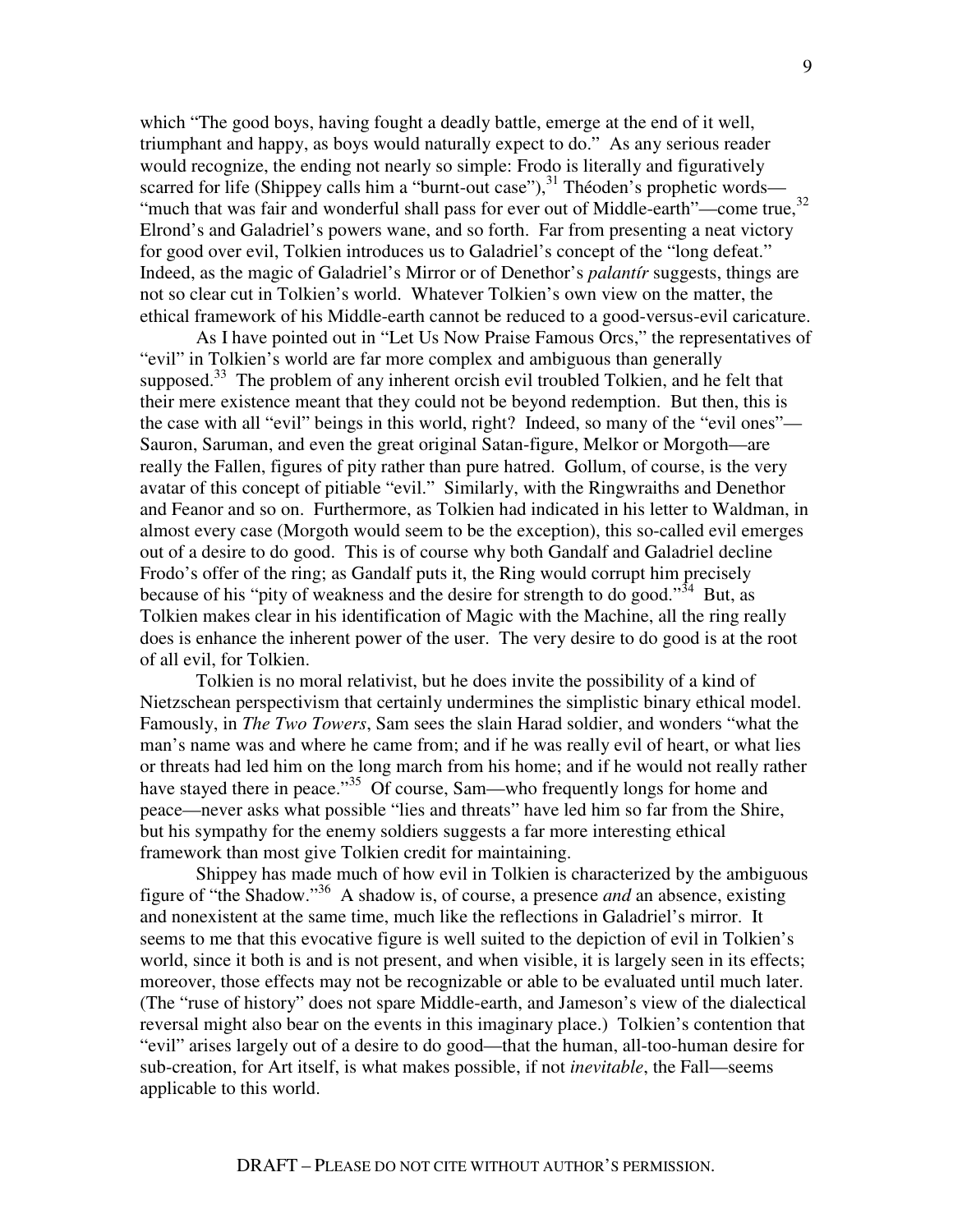In the end, the ethical framework of Tolkien's Middle-earth is much more complex, even muddied, than either his detractors or his champions frequently believe. Tolkien's apparently idealized elves turn out to have much to find fault with, and even in their most noble images, they do not always stand for what is good, as seen most clearly in *The Silmarillion*. Hobbits and dwarves are somewhat more nuanced, which also makes them more interesting, and men are far more complex in their tendencies toward good or evil or that which lies beyond good and evil. The fact is, as the angelic (*Maia*) Gandalf says at the very outset of the adventure, the ethical argument does not involve some adherence to an abstract and unchanging ideal or to the repulsion of an evernefarious evil, but to the basic ways we comport ourselves in our world. Echoing a sentiment felt by everyone at some point (or rather at many points) in his or her life, Frodo wishes this "evil" had not arisen in his own lifetime; Gandalf replies, "So do I [...] and so do all who live to see such times. But that is not for them to decide. All we have to decide is what to do with the time that is given us."<sup>37</sup>

 The wisdom here lies partly in a recognition of the degree to which all we are doing is muddling through. We are undoubtedly doing our best with the materials at hand in the time available, but nothing can prove to us in this time and place that we are doing some transcendent "good." Indeed, even the good we feel pretty sure we are doing will have consequences that are to our minds baleful, as when Galadriel notes that the destruction of the One Ring will inevitably lead to the disintegration of Lothlórien and of elven culture more generally. The end of Sauron, which is followed a bit later by the end of Saruman, is not at all the Hollywood happy ending some would suppose. The catastrophic transformation of Middle-earth resembles (dare I say) the more realistic vision of a world altered by the forces of history.<sup>38</sup> As with "real" history, in Gandalf's words, "Even the very wise cannot see all ends."<sup>39</sup> Hence, the only apparently "goodversus-evil" worldview gives way to a more nuanced (and, I will dare once more, *realistic*) ethics, one which shares a great deal with the aims, if not always the methods, of politics, insofar as the political realm is always understood to be a site of contest, compromise, second-looks, and reevaluation. This too helps in transforming the image of the real world by establishing an imaginary space in which to envision our own world in a new light.

## **Conclusion**

Just as the simplistic "good-versus-evil" binary is not an apt model for Tolkien's ethics in Middle-earth, so too it seems that the "fantasy-versus-utopia" opposition does not hold. The misplaced preposition misleadingly opposes two discursive formations whose defining territories often overlap. The real value of utopia lies not in its presentation of a blueprint for an ideal society, but in the ways that it enables us to imagine radical alternatives to the present society. In other words, utopia is a critical practice, and I agree with China Miéville, who sees utopia or science fiction as a subset of fantasy.<sup>40</sup> Hence, fantasy is also a critical practice. In a world made mystified and false by ideology and alienation, the fantastic might actually be a better way to gain access to the "real" world, which can no longer be simply read off the page of realistic fiction.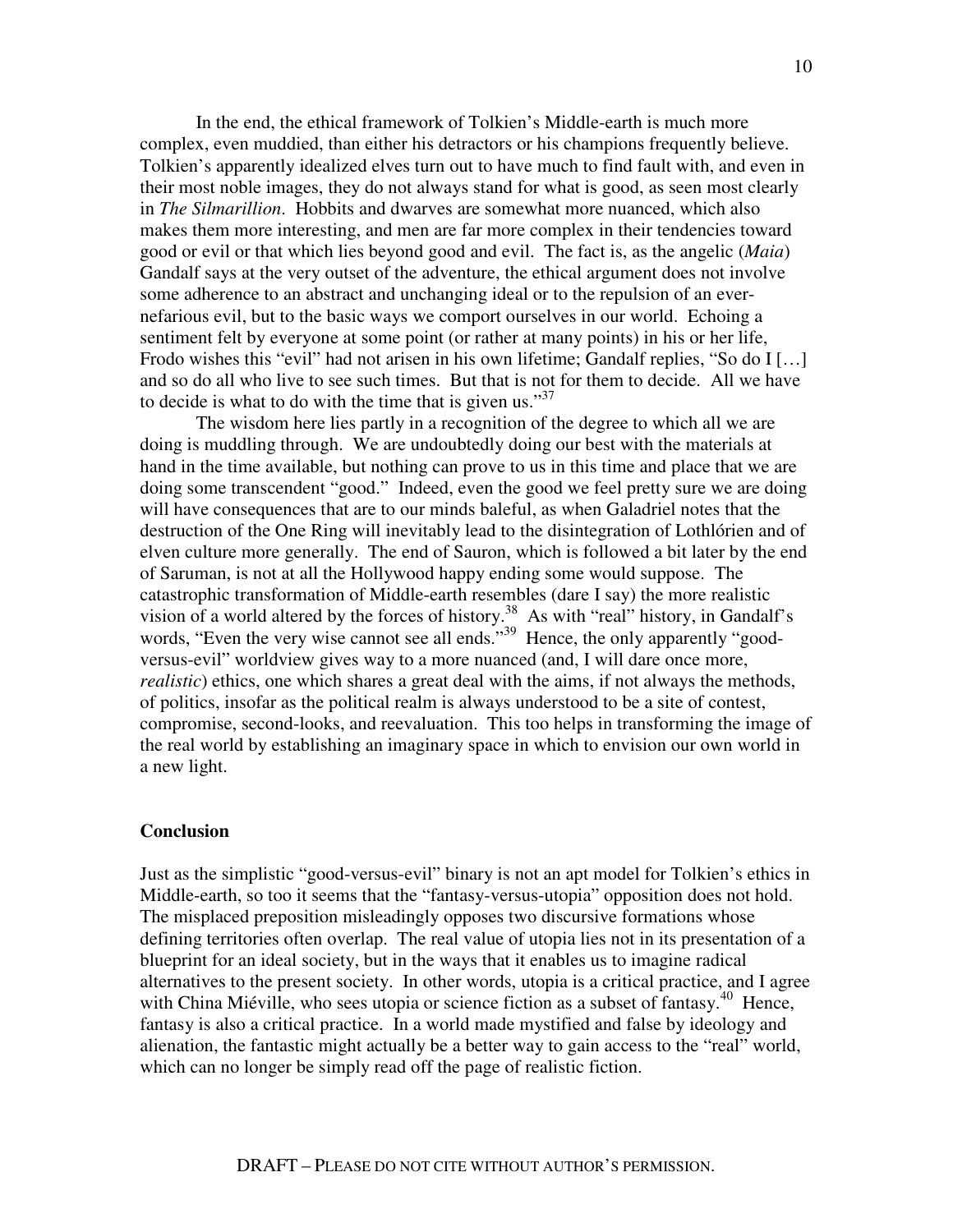The interrelations of fantasy and utopia in Tolkien's world serve to establish a sense of radical difference from our own everyday world which is nevertheless also a ground upon which we may reflect upon our world. Indeed, one might even note how much the reverse might also be true: that is, how realism partakes of fantasy, as in the marvelous anecdote of the "MOOR EEFFOC" (also cited by Tolkien) which, according to G.K. Chesterton, reveals "that elvish kind of realism Dickens adopted everywhere." $41$ In this case, even the distinction between fantasy and realism might be blurred, since both modes interact in various ways to open up our perspectives on our world, including of course the world made visible through acts of the imagination. As Eric Rabkin summarizes it, "Fantasy represents a basic mode of human knowing; its polar opposite is Reality. Reality is that collection of perspectives and expectations that we learn in order to survive in the here and now. But the here and now becomes tomorrow; a child grows, a culture develops, a person dreams. In every area of human thought, civilization has evolved a functioning reality, but the universe has suffered no reality to maintain itself unchanged. The glory of man is that he is not bound by reality. Man travels in fantastic worlds. $\frac{1}{2}$ 

 In the end, the real question is not whether a sober realism or a critical utopianism or a creative fantasy offers the best mode in which to engage artistically with the world, but rather how we are to engage at all. Otherworldliness may indeed be the best way of seeing our own world with fresh eyes, and, in an age which seems to have forgotten how to think critically, historically, or speculatively, the sort of literary work accomplished by a Tolkien in Middle-earth—be it labeled fantasy, utopia, or other—is all the more necessary. As Shippey notes well, the opposition to fantasy often corresponds to the poverty of one's imagination. Speaking of Nokes (a character in Tolkien's "Smith of Wooten Major"), Shippey writes: "He has only a weak […] notion of fantasy himself, but assumes that this is all there can ever be; and since he is well aware of the feebleness of his own imagination, he assumes all images of the fantastic, of Faerie, must be feeble too."<sup>43</sup> Ironically, perhaps, Jameson has said something similar about our own postmodern condition, in which for many it is easier to envision the end of the world than an end to the present economic system: "perhaps that is due to some weakness in our imaginations.<sup>744</sup> With strengthened imaginations, the utopian impulse may indeed find realization in the form of fantasy, and we may again look upon our own world with fresh eyes, having visited places where the stars are strange.

#### **Notes** l

<sup>&</sup>lt;sup>1</sup> T.A. Shippey, *J.R.R. Tolkien: Author of the Century* (Boston: Houghton Mifflin, 2000), vii–viii.

<sup>2</sup> Kathryn Hume, *Fantasy and Mimesis: Responses to Reality in Western Literature* (New York: Methuen, 1984), 195.

<sup>3</sup> See my "Radical Alternatives: The Persistence of Utopia in the Postmodern," in Alfred Drake, ed., *New Essays on the Frankfurt School of Critical Theory* (Newcastle-upon-Tyne: Cambridge Scholars, 2010), 118–20.

<sup>&</sup>lt;sup>4</sup> See J.R.R. Tolkien, "On Fairy-Stories," in *Tree and Leaf* (New York: HarperCollins, 2001), 41.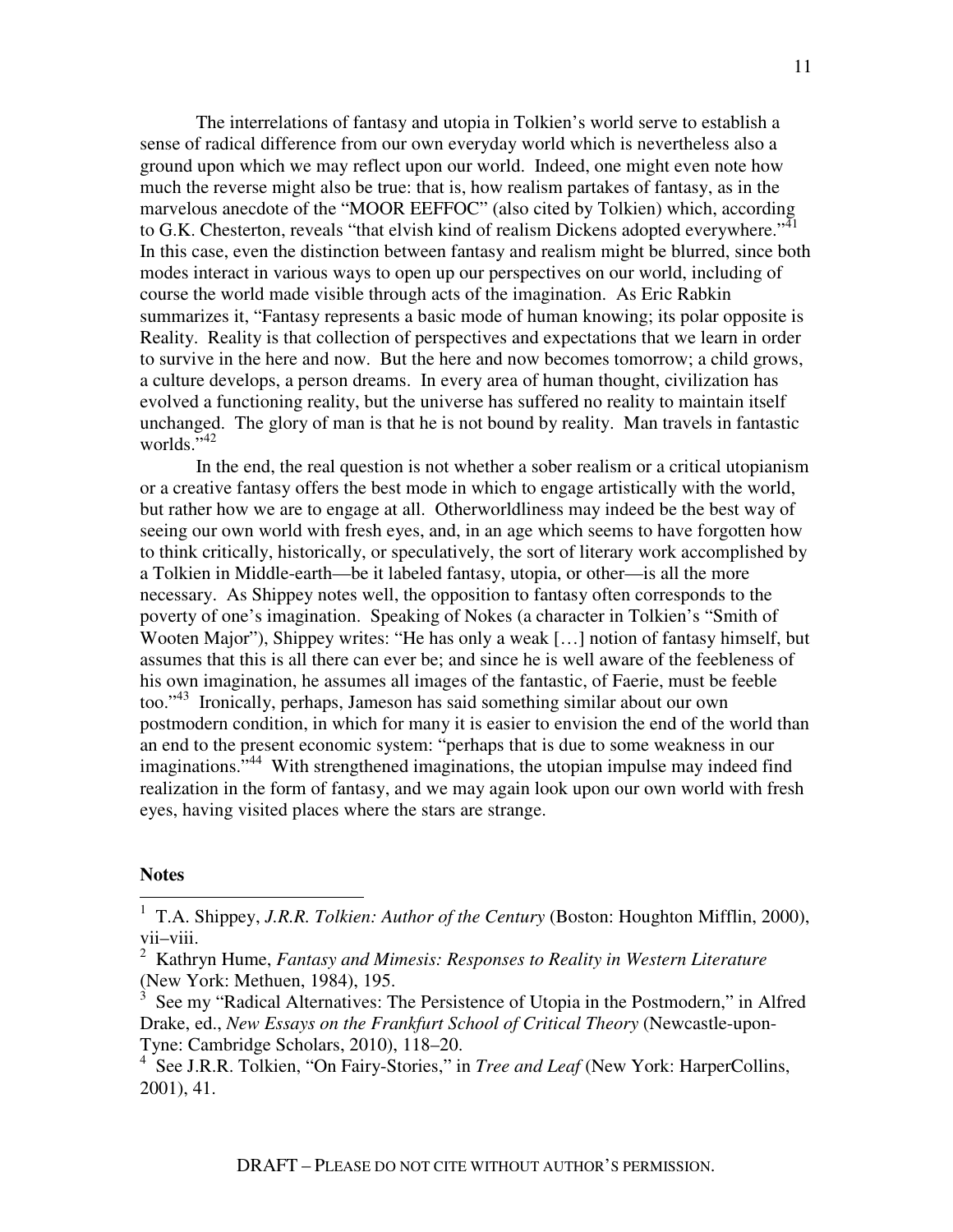5 Darko Suvin, *Metamorphoses of Science Fiction: On the Poetics and History of a Literary Genre* (New Haven: Yale University Press, 1979), 61.

<sup>6</sup> Fredric Jameson, *Archaeologies of the Future: The Desire Called Utopia and Other Science Fictions* (London: Verso, 2005), 56.

7 See Tolkien, "On Fairy-Stories," 60–68.

 $\overline{a}$ 

<sup>8</sup> Here it should be acknowledged that there are in fact many practitioners and theorists of fantasy who do not nicely fit into these stereotypes, and one could easily list many liberal, left-wing, or Marxist fantasists, from Mervyn Peake to China Miéville, Alan Moore to Neil Gaiman, and so on. Indeed, Miéville has noted a certain rapprochement between Marxism and fantasy, visible in the special issue of *Historical Materialism* devoted to the subject (see note 40 below). See also Marc Bould and China Miéville's edited collection, *Red Planets: Marxism and Science Fiction* (Middletown, Conn.: Wesleyan University Press, 2009). In an afterword to this volume, Miéville notes that and this reinforces my own argument somewhat—Marxist critics remain skeptical of fantasy and committed to science-fiction/utopia, largely because of the "ideology of cognition" established by Suvin, Jameson, and others, and that these critics have ignored the revolutionary potential of the fantastic. As Miéville concludes, "*Red Planets* we have. We should not neglect the red dragons" (245).

9 Suvin, *Metamorphoses of Science Fiction*, 4.

<sup>10</sup> See Georg Lukács, *Theory of the Novel*, trans. Anna Bostock (Cambridge: MIT Press, 1971).

 $11$  Tolkien, "On Fairy-Stories," 55.

<sup>12</sup> Michael Moorcock, *Wizardry and Wild Romance: A Study of Epic Fantasy* (London: Victor Gollancz Ltd., 1987), 126.

<sup>13</sup> Tolkien, "On Fairy-Stories," 60–61.

<sup>14</sup> Tolkien, "On Fairy-Stories," 9.

<sup>15</sup> Tolkien, *The Fellowship of the Ring* (New York: Ballentine, 1966), II, ii, 278.

<sup>16</sup> Hence, I am not speaking of the "real world" history and geography that Brian Bates has explored in his *The Real Middle-earth: Exploring the Magic and Mystery of the Middle Ages, J.R.R. Tolkien, and "The Lord of the Rings"* (New York: Palgrave, 2003).

 $17$  It is perhaps worth noting that Shippey, quite rightly, has identified Tolkien's "cartographic plot" as the basis for *The Lord of the Rings*, especially insofar as this work is made far more complex—far more "real"—than its predecessor *The Hobbit*. Establishing an imaginary geography is thus crucial to the tale that grew in the telling. See Shippey, *The Road to Middle-earth: How J.R.R. Tolkien Created a New Mythology* (Boston: Houghton Mifflin, 2003), 94–134.

<sup>18</sup> Tolkien, "On Fairy-Stories," 41.

- <sup>20</sup> Jameson, *Archaeologies of the Future*, 63.
- <sup>21</sup> Tolkien, *The Letters of J.R.R. Tolkien*, ed. Humphrey Carpenter (Boston: Houghton Mifflin, 1981), 145.

- <sup>23</sup> Tolkien, *The Fellowship of the Ring* (New York: Ballentine, 1966), II, vii, 405.
- $24$  Ibid., 406.

<sup>19</sup> Ibid., 40–41.

 $22$  Ibid., 145–46.

 $^{25}$  Ibid., 407.